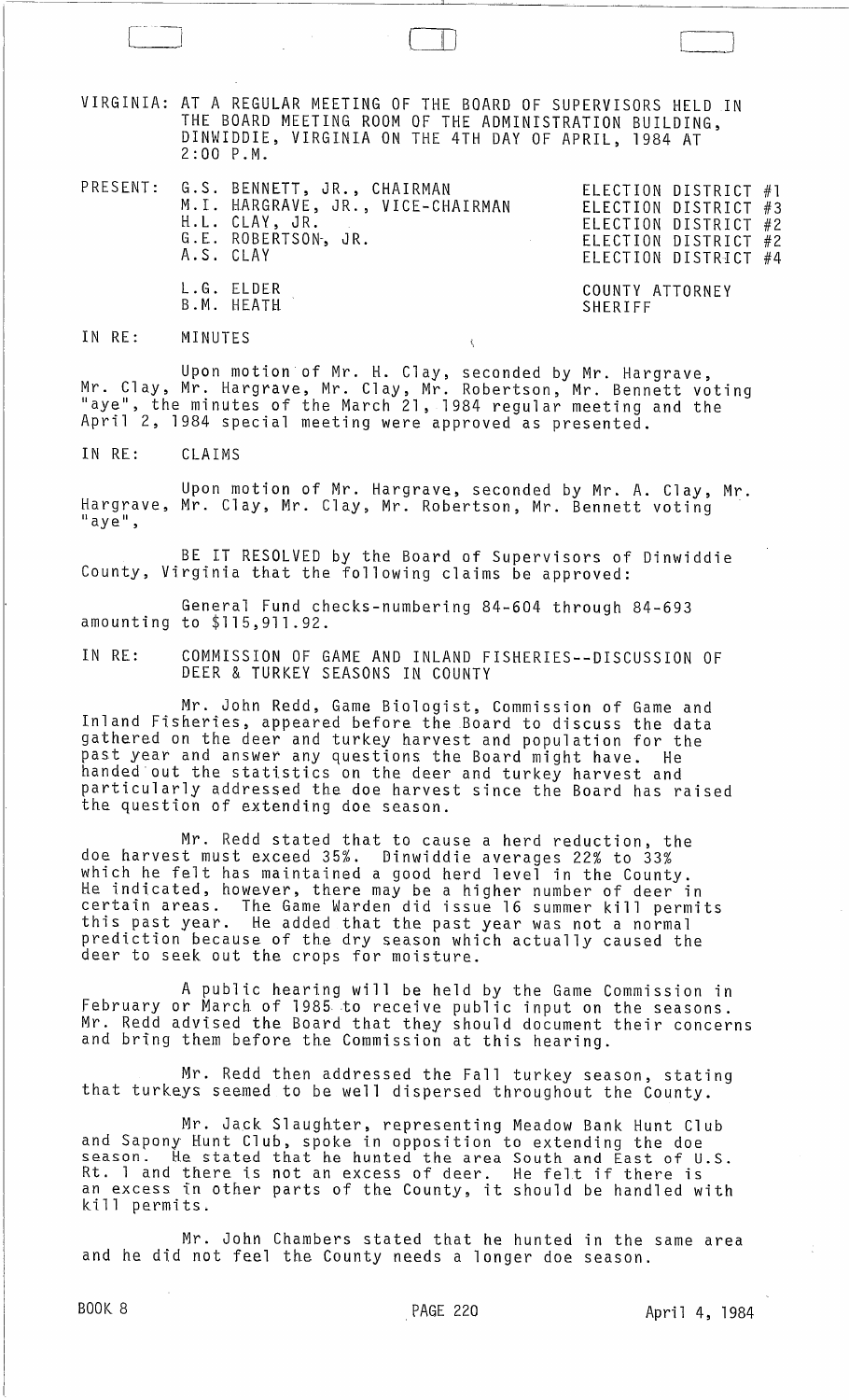Mr. Redd stated that the Commission cannot divide a season in a county and the data at this time indicates the County would not profit from a herd reduction. The only alternatives are kill permits and antlerless tags.

Mr. John Boswell asked about changing the turkey season to one hen or no hens in the Fall. Mr. Redd indicated that there were several petitions before the Commission now concerning turkey season. One of the main reasons they went to either sex in the Fall is because the average hunter can't tell the difference in the Fall and it, therefore, causes alot of turkeys killed not to be checked in.

Mr. Bennett stated that he felt there was a problem in his area with crop damage because of the number of deer; however, he would have his concerns addressed to the Commission at the hearing in February or March. Mr. A. Clay stated he has talked with several hunt clubs in his area who also felt a longer doe season was not needed.

The Board thanked Mr. Redd for his presentation.

IN RE: PETERSBURG LEGAL AID SOCIETY, INC.

Mr. Dale W. Pittman, Director, Petersburg Legal Aid Society, Inc., appeared before the Board to discuss a request for funding in the 1984-85 budget year. He indicated they were asking for a portion of the funding, \$3915, during FY 84-85 and full funding \$7830 on an annual basis thereafter. This amount is based on a 10.8% 1983 caseload of Dinwiddie County<br>residents.

The Society provides free legal services in non-feegenerating civil cases to eligible, low income clients in the cities of Petersburg, Hopewell, and Colonial Heights and the Counties of Charles City, Dinwiddie, Prince George and Surry. Mr. Pittmas stated that federal financial support for legal assistance to indigent Virginians has greatly diminished and they have been forced to rely more heavily on local resources.

Mr. Pittman gave a few examples of the cases they work with. He added that they are not run by a Washington bureaucracy. They are registered with the SCC and are governed by a local Board of Directors made up of local attorneys and representatives of the local Bar Association.

Mr. Robertson stated that he would like to see a copy of their operating budget for review during budget discussions. Mr. H. Clay stated he would like the funding requests for other localities included.

Mr. Larry Elder stated he serves on the Board of Directors and felt this request is low compared to the amount the County pays in attorney fees. He felt the Society provides a much needed service and supported their request.

Mr. Bennett advised Mr. Pittman the request would be considered during the Board's budget discussions.

IN RE: VIRGINIA DEPARTMENT OF HIGHWAYS & TRANSPORTATION

Mr. Mac Neblett, Resident Engineer, and Mr. Harold Dyson, Assistant Res. Engr., Va. Dept. of Highways and Transportation, appeared before the Board to answer any questions they might have.

1. Mr. Neblett reminded the Board about the primary highway pre-allocation hearing to be held April 6, 1984 at 10:00 A.M.

2. Mr. Neblett stated the the first stage of the Rt. 601 project, from Rt. 600 to Rt. 718, is under construction. An

 $\tilde{\lambda}$  ,  $\tilde{\lambda}$ 

 $\mathbb{R}^2$ 

 $\sim$  10  $\sim$  4  $\sim$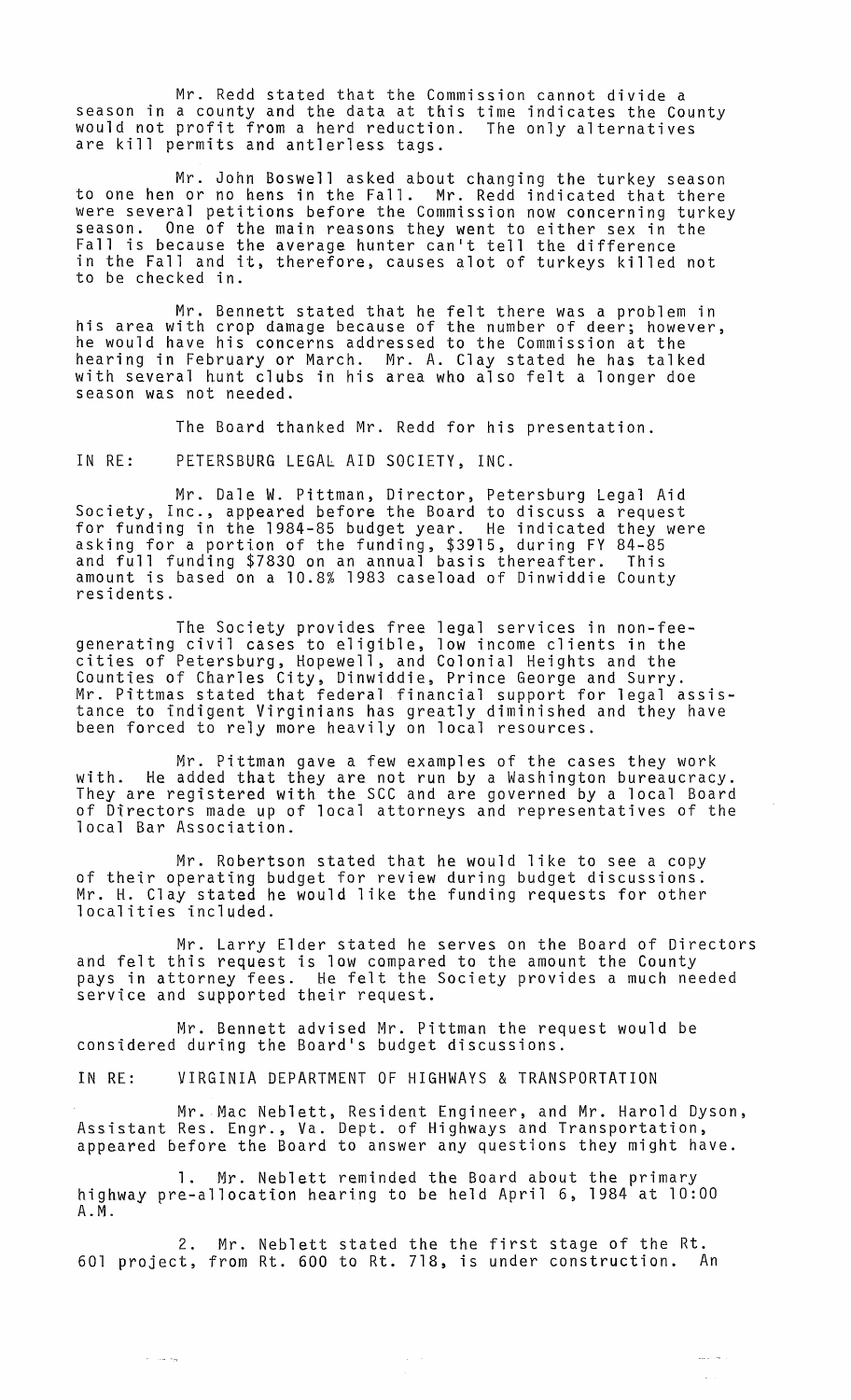informal public meeting will be held tonight at 7:30 P.M. to review the construction phase and answer any questions the public might have.

3. Mr. Neblett indicated the repairs to the Rt. 226 bridge should be completed by May.

4. Mr. Robertson stated that he had discussed the problems on Sterling Road with Mr. Neblett and he had assured him the Department would take care of it.

S. Mr. A. Clay asked if the Highway Department was inspecting the bridges since one had completely washed out.

Mr. Neblett stated that because. of the extensive rain, the fill material washed out behind.the abutment on the bridge and they have taken emergency measures to correct it. He added they are in the process of checking, all the"other bridges.

IN RE: EXECUTIVE SESSION

Upon motion of Mr. Robertson, seconded by Mr. A. Clay, Mr. Robertson, Mr. Clay, Mr. Clay, Mr. Hargrave, Mr. Bennett voting "aye", pursuant to Sec. 2.1-344 (6) of the Virginia Freedom of Information Act; the Board-moved into Executive Session at 3:1S P.M. to discuss legal matters.' The meeting reconvened into Open Session at 4:26 P.M.

 $\sim 10^{11}$ 

IN RE: TREASURER

 $\begin{array}{|c|c|c|c|c|}\hline \quad \quad & \quad \quad & \quad \quad & \quad \quad \\ \hline \quad \quad & \quad \quad & \quad \quad & \quad \quad \\ \hline \end{array}$ 

Mr. W.E. Jones presented his: report for the month of March, 1984.

IN RE: BUILDING INSPECTOR

Mr. J.L. Blaha was not present. His report for the month of March, 1984, was included in the Board material for this meeting.

IN RE: ANIMAL WARDEN: The Contract of the Contract of the Contract of the Contract of the Contract of the Contract of the Contract of the Contract of the Contract of the Contract of the Contract of the Contract of the Cont

Mr. L.A. Brooks, Jr. was not present. His report for the month-of March, 1984, was included in the Board material for this meeting.  $\label{eq:2} \left\langle \left\langle \left( \mathbf{r} \right) \right\rangle \right\rangle \left\langle \left( \mathbf{r} \right) \right\rangle = \left\langle \mathbf{x} \right\rangle \left\langle \mathbf{r} \right\rangle \left\langle \left( \mathbf{r} \right) \right\rangle \left\langle \left( \mathbf{r} \right) \right\rangle \left\langle \mathbf{x} \right\rangle \left\langle \mathbf{r} \right\rangle$ 

IN RE: NATIONAL LIBRARY WEEK

Upon motion of Mr. A.' Clay, seconded'by Mr. H~' Clay, Mr. Clay, Mr. Clay, Mr. Hargrave, Mr. Robertson, Mr. Bennett voting lIaye ll , the following resolution was adopted:

WHEREAS, the Appomattox Regional Library is making every effort to provide residents of this area with invaluable resources; and

WHEREAS, the informational services rendered by the public, school, academic, and special libraries-contribute to the growth and development of Dinwiddie, the area and the State; and

WHEREAS, the Library Board and Staff are working together to develop and expand,thelibrary's role as a cultural, civic and educational center for the community; and

WHEREAS, a vast storehouse of print and electronic media constitutes the informational and entertainment resources offered to Dinwiddie and the region by the library;

NOW, THEREFORE BE IT RESOLVED that the Board of Supervisors of Dinwiddie County, Virginia, does hereby proclaim the week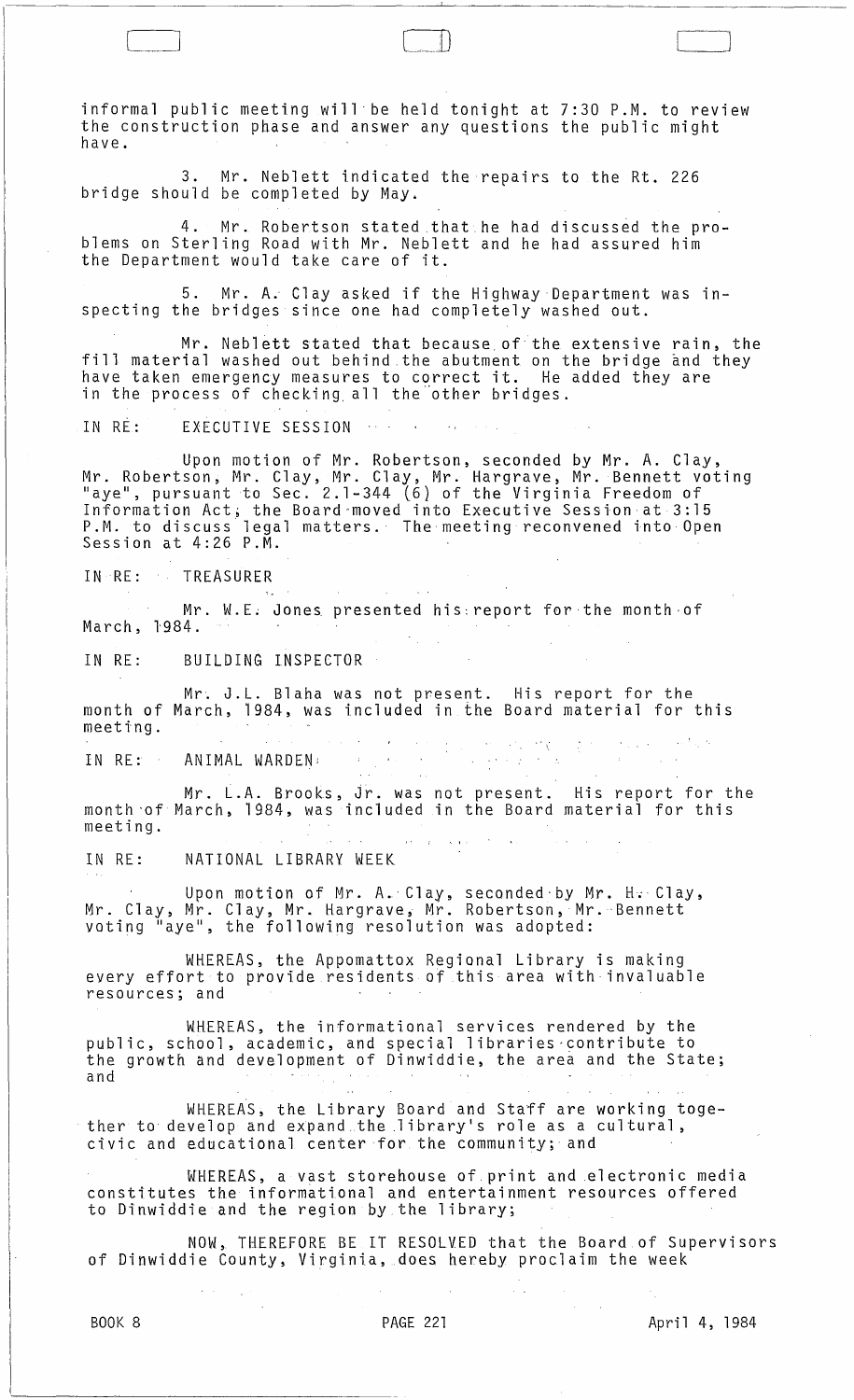of April 8 - 14, 1984 as NATIONAL LIBRARY WEEK and recognizes the library's rich treasures offered to residents on a year-round basis.

IN RE: APPOINTMENT--SOCIAL SERVICES BOARD

Mr. Robertson nominated Mr. Aubrey T. Pennington, Sr. to fill Mr. Larry Toomb's unexpired term on the Social Services Board ending June 30, 1986.

Mr. H. Clay moved that the nominations be closed. Mr. Hargrave seconded the motion. Mr. Clay, Mr. Hargrave, Mr. Robertson, Mr. Clay, Mr. Bennett voting "aye", Mr. Aubrey T. Pennington, Sr. was appointed to the Social Services Board to fill the unexpired term of Mr. Larry Toombs, ending June 30, 1986.

IN RE: BINGO & RAFFLE PERMIT--DEWITT-DINWIDDIE-ROCKY RUN ATHLETIC ASSOCIATION

Upon motion of Mr. A. Clay, seconded by Mr. H. Clay, Mr. Clay, Mr. Clay, Mr. Robertson, Mr. Hargrave, Mr. Bennett voting "aye", the following resolution was adopted:

WHEREAS, the DeWitt-Dinwiddie-Rocky Run Athletic Association has made application to the Board of Supervisors to renew their Bingo and Raffle permit for the calendar year 1984; and

WHEREAS, the DeWitt-Dinwiddie-Rocky Run Athletic Association has paid the \$10.00 fee and meets the requirements of the State Code of Virginia;

NOW THEREFORE BE IT RESOLVED by the Board of Supervisors of Dinwiddie County, Virginia that the Bingo and Raffle Permit be renewed for the DeWitt-Dinwiddie-Rocky Run Athletic Associationfor calendar year 1984.

IN RE: ADMINISTRATION BUILDING--DRAINFIELD PUMPS

The County Administrator advised the Board that there are two pumps that transmit the affluent from the holding tank to the two drainfields for the Administration Building and the adjoining complex. They alternate every 24 hours. He continued stating that the drainfie1ds are located on the only property available owned by the County and should they fail, the County would face a difficult and costly decision involving the construction of a package treatment facility. He indicated that until recently these pumps could be repaired and rebuilt in the area, but this is no longer true. They must now be returned to the company for service which consumes a considerable length of time. Because of their peculiar electrical needs, an immediate replacement is very unlikely.

The County Administrator, therefore, recommended that to minimize the risk of damaging the drainfields that the Board authorize the purchase of a spare pump to be used as needed. The cost would be approximately \$1500.

Mr. Robertson asked if a pump could be purchased that could be repaired locally. The County Administrator indicated no because of the electrical capacity of the building. Mr. H. Clay asked if the failures have been mechanical or electrical? The County Administrator stated mostly mechanical.

Upon motion of Mr. H. Clay, seconded by Mr. A. Clay, Mr. Clay, Mr. Clay, Mr. Robertson, Mr. Hargrave, Mr. Bennett voting "aye", the County Administrator was authorized to purchase a spare pump for the drainfie1ds for the Administration Building complex at an approximate cost of \$1500.

IN RE: PRESENTATION OF 1984-85 SCHOOL BUDGET

 $\sim$ 

 $\sim$   $\sim$   $\sim$ 

Dr. Richard L. Vaughn, Superintendent of Schools, presented the School Board 1984-85 budget and outlined the major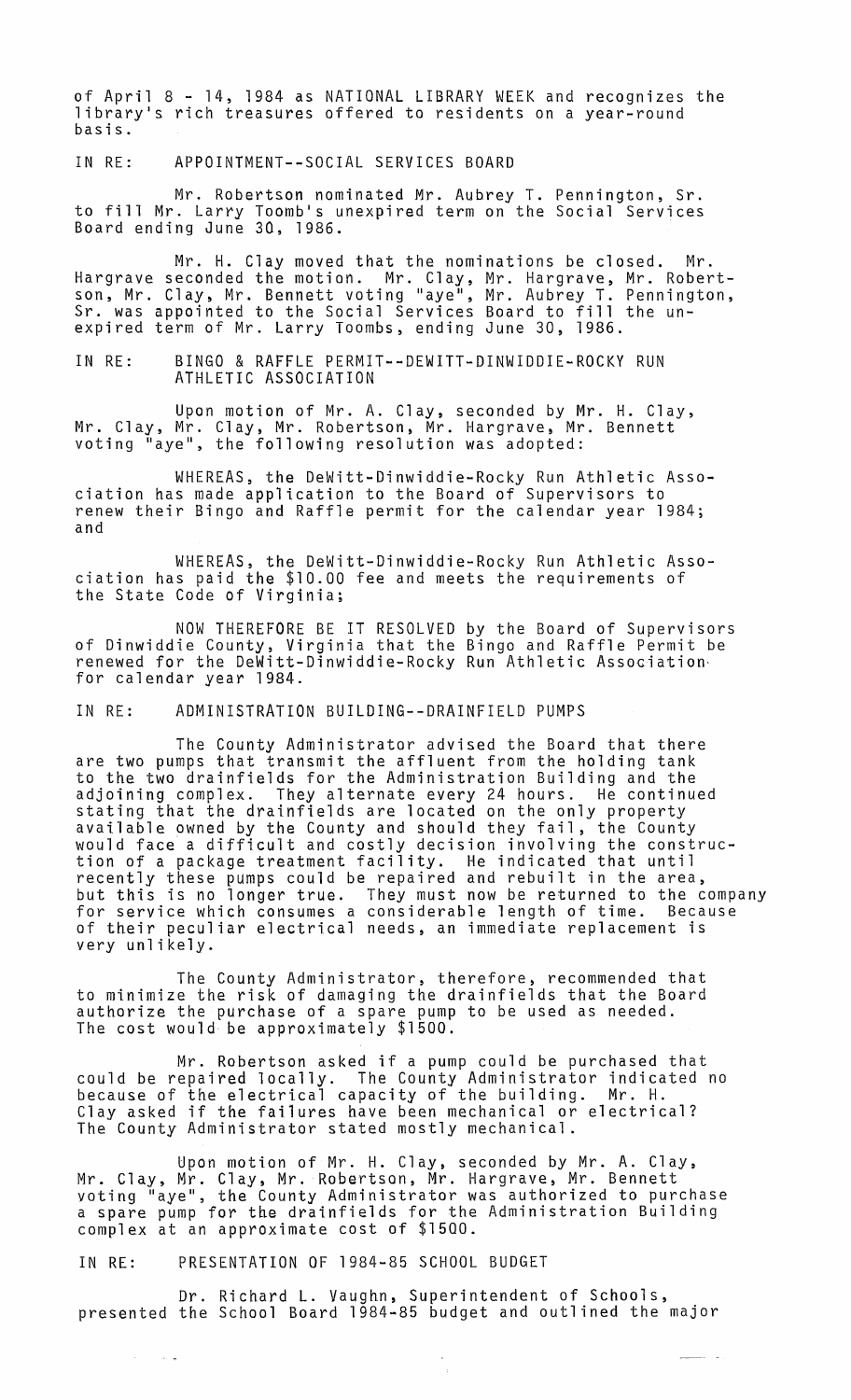changes. He emphasized that the Board's main concern this year was to bring the teacher pay scale up and their budget is predicated on a 10.33% average salary increase. He also pointed out that enrollment is down which has caused a decrease in State funds.

## IN RE: RECESS

 $\big]$ 

The Chairman declared a recess at 5:48 P.M. The meeting reconvened at 7:42 P.M.

IN RE: EXECUTIVE SESSION

Upon motion of Mr. H. Clay, seconded by Mr. Hargrave, Mr. Clay, Mr. Hargrave, Mr. Robertson, Mr. Clay, Mr. Bennett voting "aye", pursuant to Sec. 2.1-344 (1) and (6) of the Virginia Freedom of Information Act, the Board moved into Executive Session at 7:43 P.M. to discuss personnel and legal matters. The meeting<br>reconvened into Open Session at 8:25 P.M.

IN RE: INFORMATION

The- following information was included in the Board material for this meeting: Letter from Master Chevrolet Sales concerning police vehicles.

IN RE: ADJOURNMENT

Upon motion of Mr. Robertson, seconded by Mr. A. Clay, Mr. Robertson, Mr. Clay, Mr. Hargrave, Mr. Clay, Mr. Bennett voting "aye", the meeting was adjourned until 7:00 P.M., Monday,<br>April 9, 1984.

APRIL 9, 1984--7:00 P.M.--CONTINUATION OF APRIL 4, 1984 MEETING

|  | PRESENT: G.S. BENNETT, JR., CHAIRMAN<br>H.L. CLAY, JR.<br>G.E. ROBERTSON, JR.<br>A.S. CLAY | M.I. HARGRAVE, JR., VICE-CHAIRMAN |  | $\sim$ $\sim$ ELECTION DISTRICT #4 | ELECTION DISTRICT #1<br>ELECTION DISTRICT #3<br>ELECTION DISTRICT #2<br>ELECTION DISTRICT #2 |  |
|--|--------------------------------------------------------------------------------------------|-----------------------------------|--|------------------------------------|----------------------------------------------------------------------------------------------|--|
|  |                                                                                            |                                   |  |                                    |                                                                                              |  |

IN RE: 1984-85 BUDGET WORKSHOP SESSION

The Board of Supervisors met in a workshop session to review the 1984-85 proposed budget.

IN RE: EXECUTIVE SESSION

Upon motion of Mr. Hargrave, seconded by Mr. A. Clay, Mr. Hargrave, Mr. Clay, Mr. Clay, Mr. Robertson, Mr. Bennett voting<br>"aye", pursuant to Sec. 2.1-344 (1) and (6) of the Virginia Freedom of Information Act, the Board. of Supervisors moved into Executive Session at 8:43 P.M. to discuss personnel and legal matters. The meeting reconvened into Open Session at 10:18 P.M.

IN RE: ADJOURNMENT

Upon motion of Mr. H. Clay, seconded by Mr. Hargrave, Mr. Clay, Mr. Hargrave, Mr. Clay, Mr. Robertson, Mr. Bennett voting "aye", the meeting was adjourned until 7:00 P.M., April 16, 1984.

APRIL 16, 1984 -- 7:00 P.M. -- CONTINUATION' OF APRIL 4, 1984 MEETING

PRESENT: G.S. BENNETT, JR., CHAIRMAN M.1. HARGRAVE, JR. , VICE-CHAIRMAN ELECTION DISTRICT ELL. CLAY, JR. (left 7:04 P.M. - returned 8:07 P.M.) ELECTION DISTRICT #2 G.E. ROBERTSON, JR.<br>A.S. CLAY A.S. CLAY. THE REAL PROPERTY OF STRAIGHT AND RELECTION DISTRICT #4 ELECTION DISTRICT #1 ELECTION DISTRICT #3 ELECTION DISTRICT #2